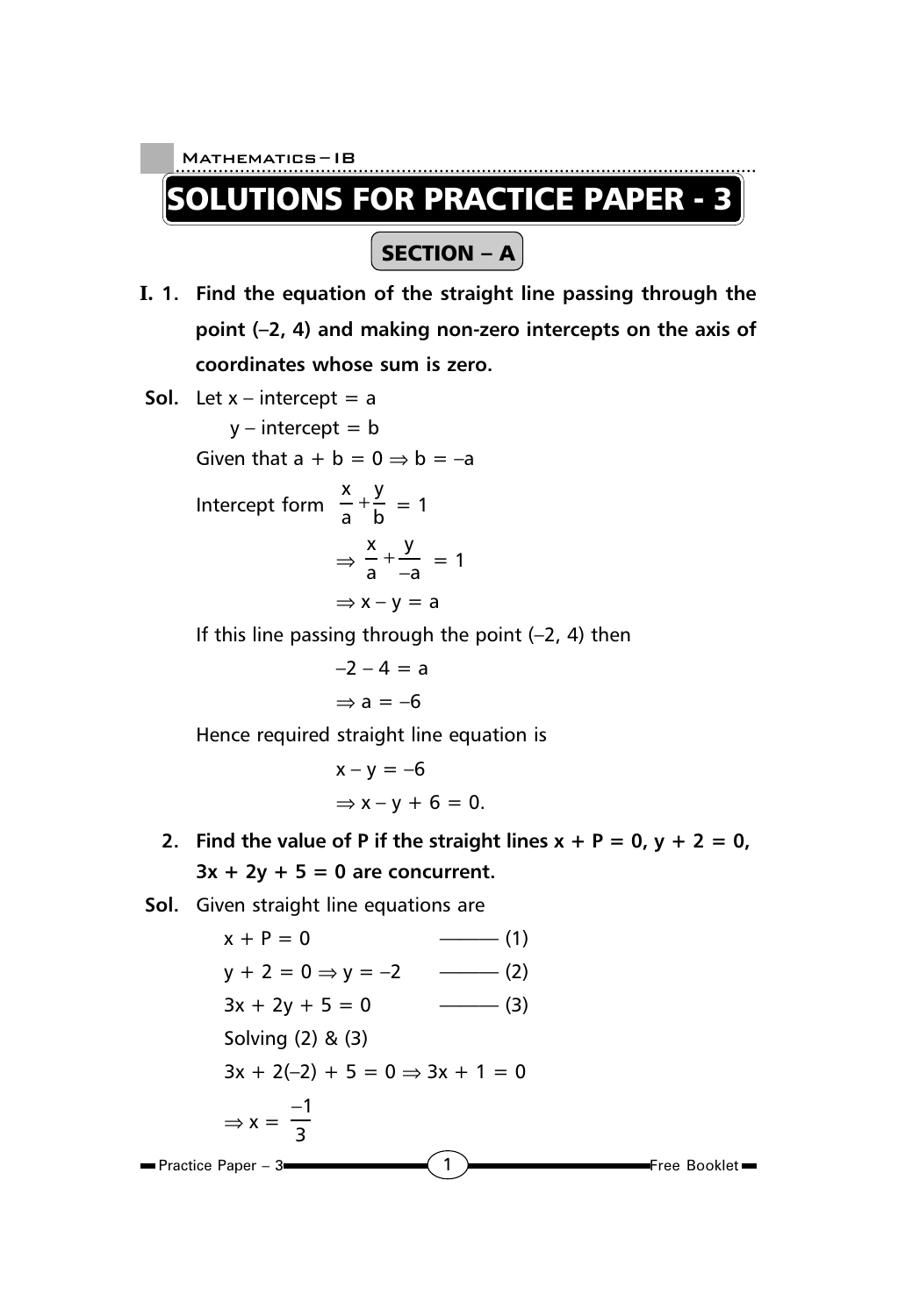Point of intersection of (2) & (3) is  $\left(\frac{-1}{3}, -2\right)$  $\frac{-1}{3}$ , -2

Since  $(1)$ ,  $(2)$ ,  $(3)$  are concurrent

This point lies on (1)

$$
\Rightarrow \frac{-1}{3} + P = 0
$$

$$
\Rightarrow P = \frac{1}{3}
$$

**3. Find the ratio in which the XZ-plane divides the line joining A(–2, 3, 4) and B(1, 2, 3).**

**Sol.** Given 
$$
A = (-2, 3, 4)
$$

$$
B = (1, 2, 3)
$$

- XZ Plane divides the line joining AB in the ratio
	- $= -y_1 : y_2$  $=-3:2$  $= 3 : 2$  externally
- **4. Find the direction cosines of the normal to the plane**

 $x + 2y + 2z - 4 = 0$ .

**Sol.** Given plane equation is

$$
x + 2y + 2z - 4 = 0
$$
  
\n
$$
\Rightarrow x + 2y + 2z = 4
$$
  
\n
$$
\Rightarrow \frac{x}{\sqrt{1^2 + 2^2 + 2^2}} + \frac{2}{\sqrt{1^2 + 2^2 + 2^2}} y + \frac{2}{\sqrt{1^2 + 2^2 + 2^2}} z
$$
  
\n
$$
= \frac{4}{\sqrt{1^2 + 2^2 + 2^2}}
$$
  
\n
$$
\Rightarrow \frac{1}{3}x + \frac{2}{3}y + \frac{2}{3}z = \frac{4}{3}
$$

∴ The direction cosines of the normal to the plane are

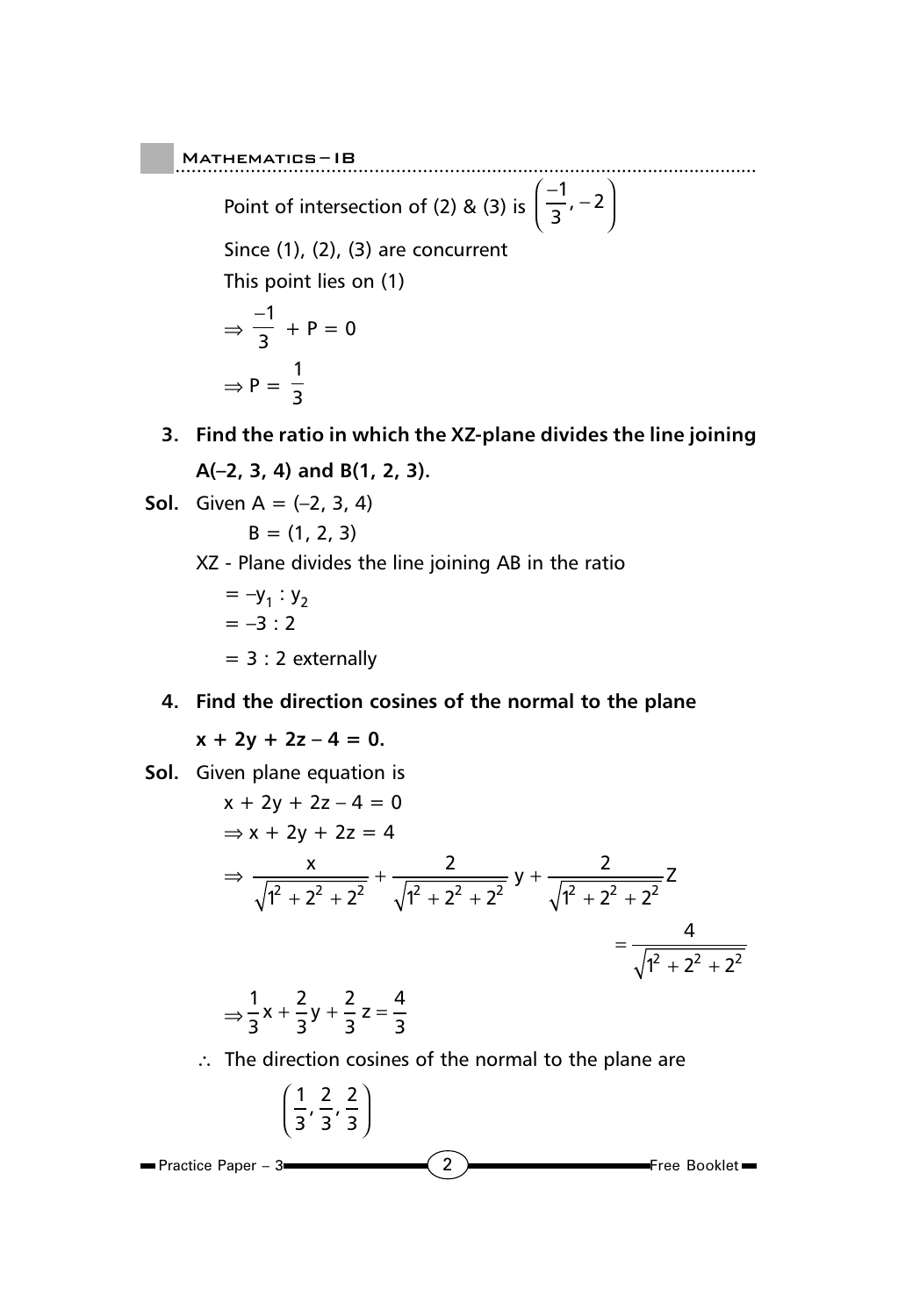5. Compute 
$$
\lim_{x\to0} \left( \frac{e^{3x} - 1}{x} \right)
$$
.  
\n5. Compute  $\lim_{x\to0} \left( \frac{e^{3x} - 1}{x} \right)$ .  
\n5ol.  $\lim_{x\to0} \frac{e^{3x} - 1}{x} = 3 \lim_{x\to0} \frac{e^{3x} - 1}{3x}$   
\n $= 3(1)$   
\n $= 3$   
\n $\therefore \lim_{x\to0} \frac{e^{3x} - 1}{x} = 3$   
\n6. Evaluate  $\lim_{x\to0} \left( \frac{1 - \cos 2mx}{\sin^2 nx} \right)$  (m.  $n \in \mathbb{Z}$ ).  
\n5ol.  $\lim_{x\to0} \frac{1 - \cos 2mx}{\sin^2 nx} = \lim_{x\to0} \frac{2\sin^2 mx}{\sin^2 nx}$   
\n $= 2 \lim_{x\to0} \frac{\frac{\sin^2 mx}{x^2}}{\frac{x^2}{x^2}}$   
\n $= 2 \left[ \lim_{x\to0} \frac{\sin mx}{x} \right]^2$   
\n $= 2 \left[ \lim_{x\to0} \frac{\sin nx}{x} \right]^2 = \frac{2m^2}{n^2}$ 

**7. Find the derivative of tan–1 (log x).**

**Sol.** Let  $y = Tan^{-1}$  (log x)

differentating w.r. to 'x' on bothsides, we have

$$
\frac{dy}{dx} = \frac{1}{1 + (\log x)^2} \cdot \frac{d}{dx} \quad (\log x)
$$
  
= 
$$
\frac{1}{1 + (\log x)^2} \cdot \frac{1}{x}
$$
  
= 
$$
\frac{1}{x \left[ 1 + (\log x)^2 \right]}
$$
  
Practice Paper - 3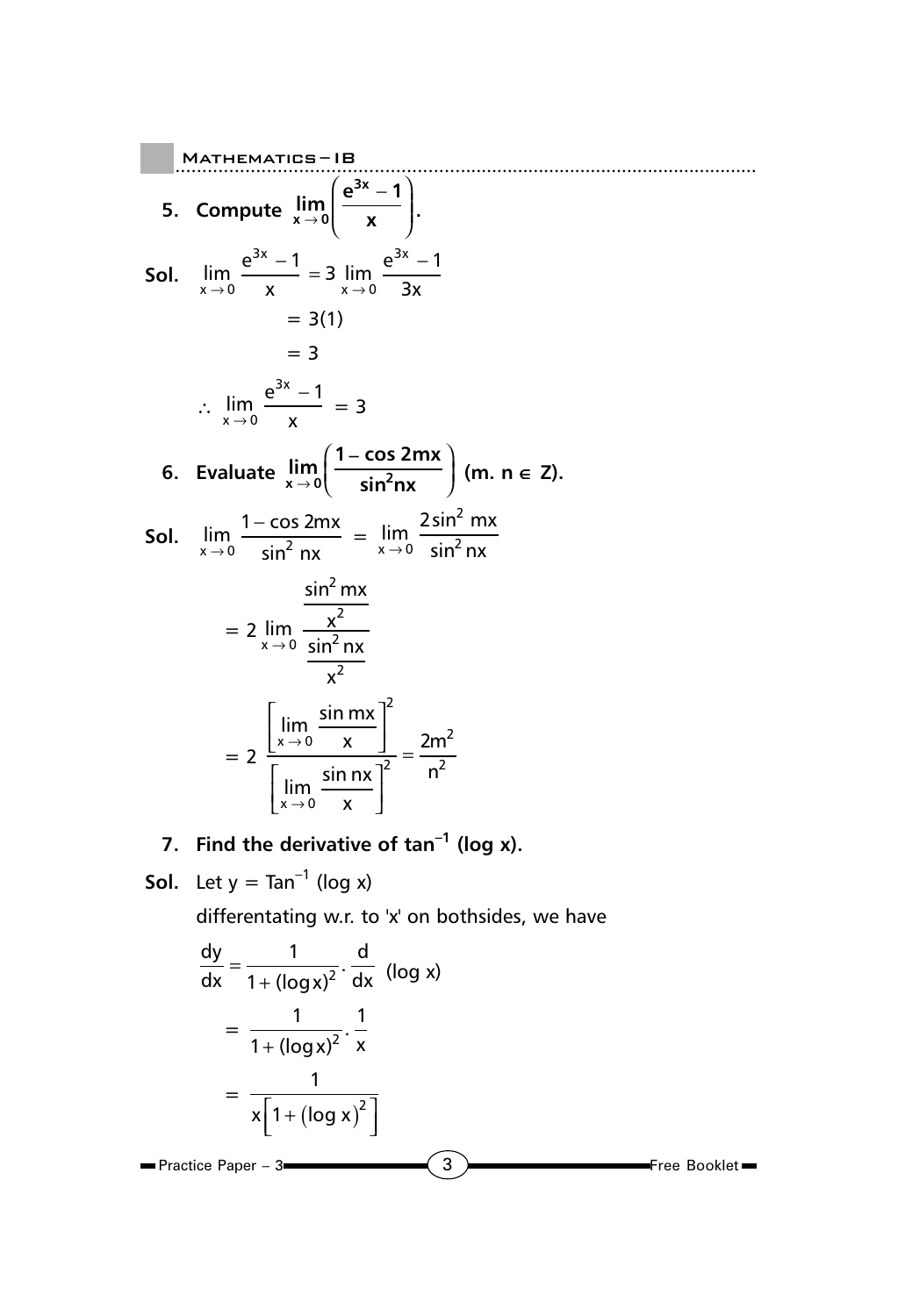- 8. Find the derivative of  $sin^{-1}\left(\frac{2x}{1+x}\right)$ 1+ $x^2$ ſ l I Ì  $\overline{\phantom{a}}$ **.**
- **Sol.** Let  $y = \sin^{-1} \left( \frac{2}{1 + x^2} \right)$ ſ l I  $\left( \right)$  $\big)$  $\frac{2x}{1+x^2}$ 2 2 1 x x put x = Tan  $\theta \Rightarrow \theta = \tan^{-1}x$  $=$  sin<sup>-1</sup> $\frac{2}{1+}$ ſ l I  $\left( \right)$  $\big)$  $\frac{2 \tan \theta}{1 + \tan^2 \theta}$ 2 2 1 Tan Tan θ θ  $=$  sin<sup>-1</sup>(sin 2 $\theta$ )  $= 2\theta$  $= 2$  Tan<sup>-1</sup>x

Differentiating w.r.to 'x' on bothsides, we have

$$
\frac{dy}{dx} = 2 \frac{d}{dx} (\text{Tan}^{-1}x)
$$

$$
= 2 \cdot \frac{1}{1 + x^2} = \frac{2}{1 + x^2}
$$

9. Find dy and  $\Delta y$  of  $y = f(x) = x^2 + x$  at  $x = 10$  when  $\Delta x = 0.1$ **Sol.** Given  $f(x) = x^2 + x$ ,  $x = 10$  and  $\Delta x = 0.1$ 

$$
dy = f'(x) \Delta x
$$
  
\n
$$
= (2x + 1) \Delta x
$$
  
\n
$$
= [2(10) + 1] (0.1)
$$
  
\n
$$
= (21) (0.1)
$$
  
\n
$$
= 2.1
$$
  
\n
$$
\Delta y = f(x + \Delta x) - f(x)
$$
  
\n
$$
= (x + \Delta x)^2 + (x + \Delta x) - (x^2 + x)
$$
  
\n
$$
= x^2 + 2x \Delta x + (\Delta x)^2 + x + \Delta x - x^2 - x
$$
  
\n
$$
= 2x \Delta x + (\Delta x)^2 + \Delta x
$$
  
\n
$$
= 2(10) (0.1) + (0.1)^2 + 0.1
$$
  
\n
$$
= 2 + 0.01 + 0.1
$$
  
\n
$$
= 2.11
$$
  
\nPractice Paper - 3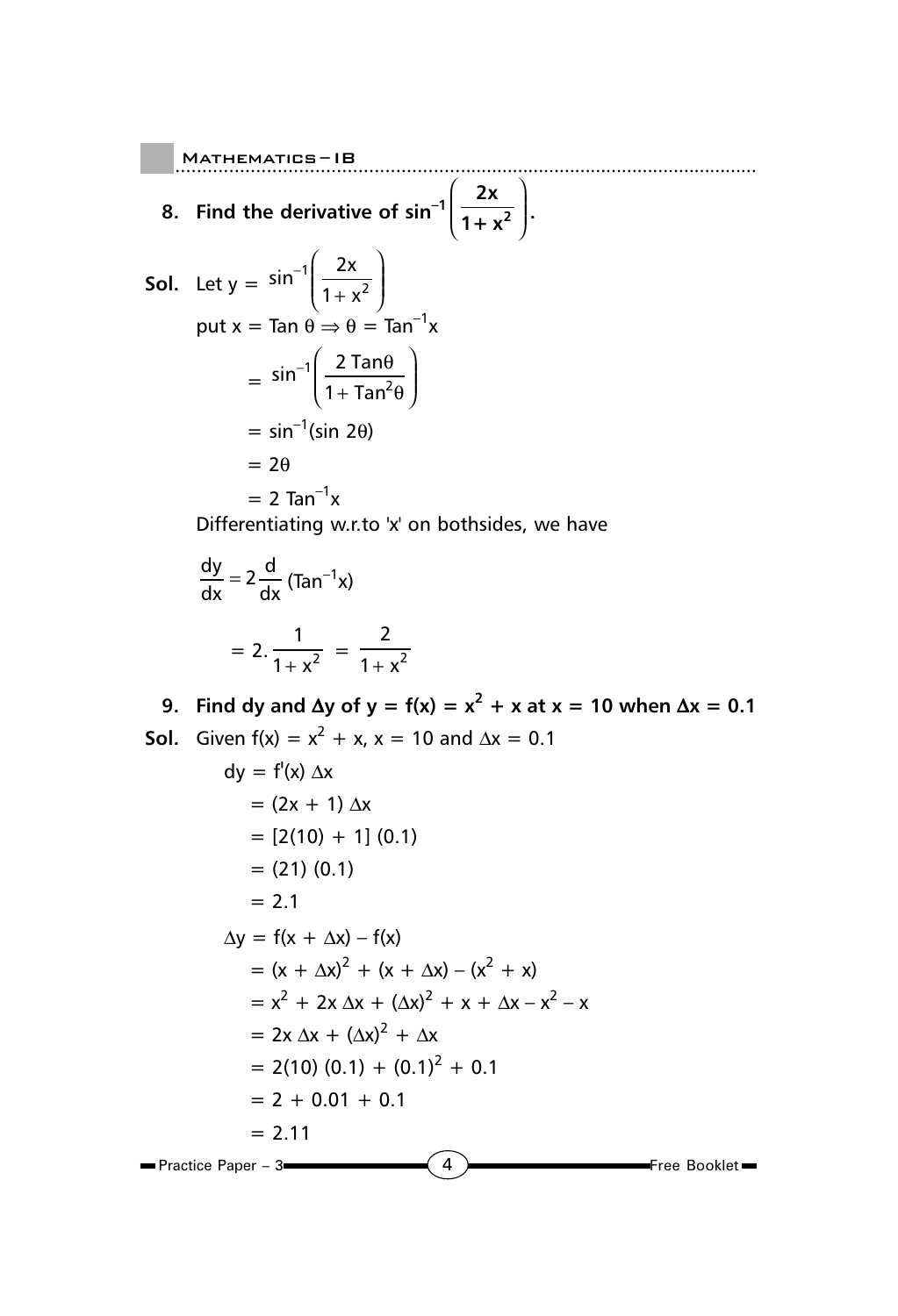- **10.** Verify Rolle's theorem for the function  $f(x) = x^2 + 4$  in **[–3, 3].**
- **Sol.** Given  $f(x) = x^2 + 4$ Since f is a second degree polynomial ∴ f is continuous on  $[-3, 3]$  and f is desivable on  $(-3, 3)$ Also  $f(-3) = 9 + 4 = 13$  $f(3) = 9 + 4 = 13$ ∴ $f(-3) = f(3)$ ∴ f satisfies all the conditions of Role's theorum. ∴ There exists  $c \in (-3, 3)$  such that  $f^1$  (c) = 0 But  $f^1(x) = 2x$ f<sup>1</sup> (c) = 2c  $0 = 2c$  $\Rightarrow c = 0 \in (-3, 3)$

Hence Rolle's theorum is verified.

SECTION –  $B$ 

- **II. 11.If the distance from the Point P to the Points (2, 3) and (2, –3) are in the ratio 2 : 3, then find the equation of the Locus of P.**
- **Sol.** Let  $A = (2, 3)$  and  $B = (2, -3)$ Let  $p(x_1, y_1)$  be any point on the locus Given geometric condition is  $PA : PB = 2 : 3$ ⇒  $\frac{PA}{PB} = \frac{2}{3}$  $\Rightarrow$  3PA = 2PB  $\Rightarrow$  9PA<sup>2</sup> = 4PB<sup>2</sup>  $\Rightarrow$  9[(x<sub>1</sub> – 2)<sup>2</sup> + (y<sub>1</sub> – 3)<sup>2</sup>] = 4 [(x<sub>1</sub> – 2)<sup>2</sup> + (y<sub>1</sub> + 3)<sup>2</sup>]

$$
\Rightarrow 9[x_1^2 - 4x_1 + 4 + y_1^2 - 6y_1 + 9]
$$
  
= 4[x\_1^2 - 4x\_1 + 4 + y\_1^2 + 6y\_1 + 9]  
Practice Paper - 3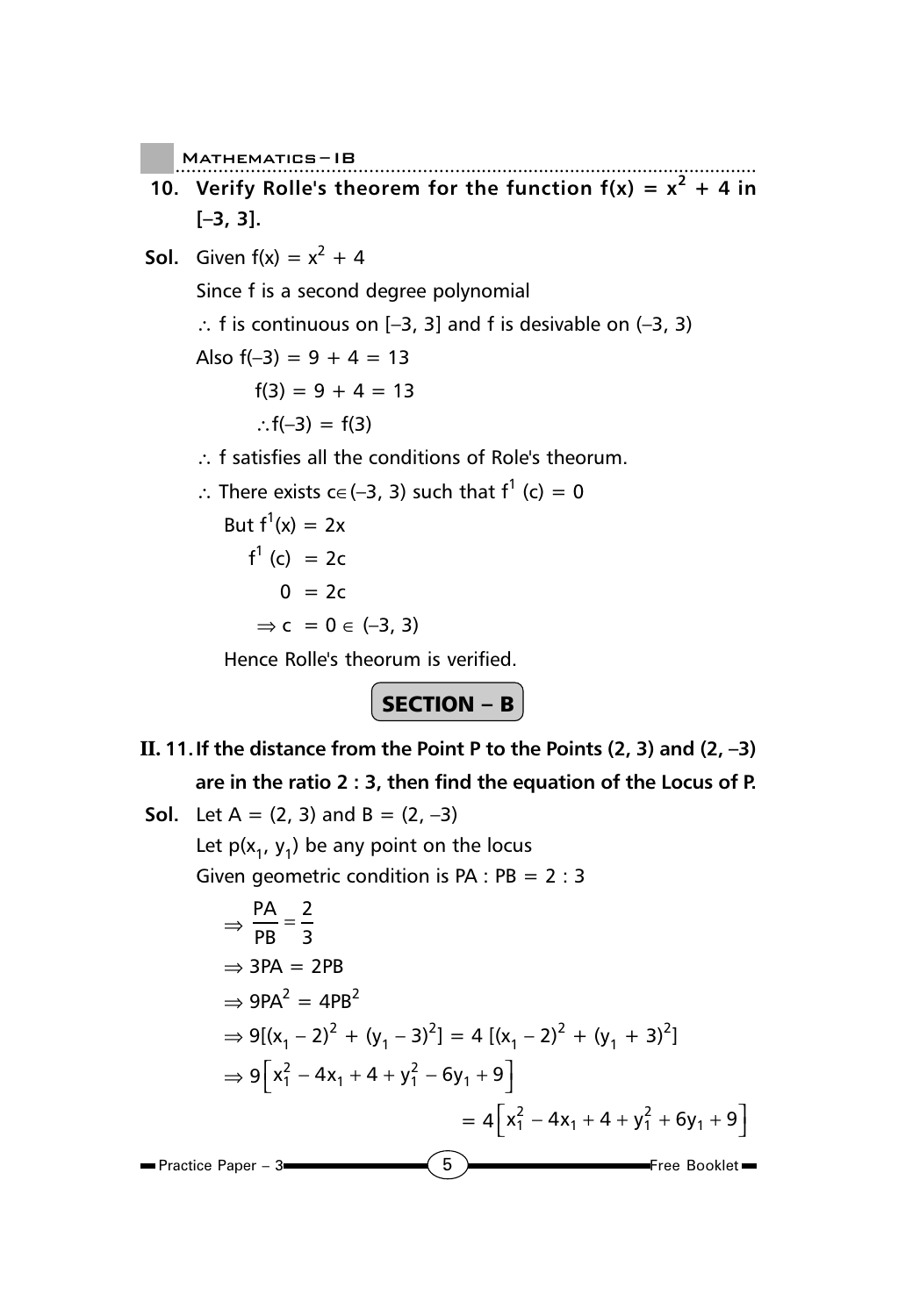..................................................... Mathematics ......................................................... – IB  $\Rightarrow$  9x<sub>1</sub><sup>2</sup> + 9y<sub>1</sub><sup>2</sup> - 36x<sub>1</sub> - 54y<sub>1</sub> + 117 = 4x<sub>1</sub><sup>2</sup> + 4y<sub>1</sub><sup>2</sup> - 16x<sub>1</sub> + 24y<sub>1</sub> + 52  $\Rightarrow$  5x<sub>1</sub><sup>2</sup> + 5y<sub>1</sub><sup>2</sup> - 20x1 - 78y1 + 65 = 0 ∴ Locus of P is  $5x^2 + 5y^2 - 20x - 78y + 65 = 0$ .

- **12. When the axes are rotated through an angle 45°, the** transformed equation of a curve is  $17x^2 - 16xy + 17y^2 =$ **225. Find the original equation of the curve.**
- **Sol.** Angle of rotation  $\theta = 45^\circ$

$$
x = x \cos \theta + y \sin \theta
$$
  
\n
$$
y = -x \sin \theta + y \cos \theta
$$
  
\n
$$
= 2 \cos 45^{\circ} + y \sin 45^{\circ}
$$
  
\n
$$
= x \left(\frac{1}{\sqrt{2}}\right) + y \left(\frac{1}{\sqrt{2}}\right)
$$
  
\n
$$
= \frac{x + y}{\sqrt{2}}
$$
  
\n
$$
= \frac{-x + y}{\sqrt{2}}
$$

The original equation of 17x<sup>2</sup> – 16xy + 17y<sup>2</sup> = 225 is

$$
17\left(\frac{x+y}{\sqrt{2}}\right)^2 - 16\left(\frac{x+y}{\sqrt{2}}\right)\left(\frac{-x+y}{\sqrt{2}}\right) + 17\left(\frac{-x+y}{\sqrt{2}}\right)^2 = 225
$$
  
\n
$$
\Rightarrow 17\left(\frac{x^2 + 2xy + y^2}{2}\right) - 16\left(\frac{y^2 - x^2}{2}\right) + 17\left(\frac{x^2 - 2xy + y^2}{2}\right) = 225
$$
  
\n
$$
\Rightarrow 17x^2 + 34xy + 17y^2 - 16y^2 + 16x^2 + 17x^2 - 34xy + 17y^2 = 450
$$
  
\n
$$
\Rightarrow 50x^2 + 18y^2 = 450
$$

$$
\Rightarrow 25x^2 + 9y^2 = 225
$$

**13. Find the equation of the straight line passing through the points (–1, 2) and (5, –1) and also find the area of the triangle formed by it with the axes of coordinates.**

**Sol.** Let 
$$
A = (-1, 2)
$$

\n $B = (5, -1)$ 

\nPractice Paper - 3

\n**1**

\n**1**

\n**2**

\n**3**

\n**3**

\n**4**

\n**5**

\n**6**

\n**8**

\n**9**

\n**1**

\n**1**

\n**1**

\n**1**

\n**1**

\n**2**

\n**3**

\n**4**

\n**5**

\n**6**

\n**8**

\n**1**

\n**1**

\n**1**

\n**1**

\n**1**

\n**1**

\n**1**

\n**1**

\n**1**

\n**1**

\n**1**

\n**1**

\n**1**

\n**1**

\n**1**

\n**1**

\n**1**

\n**1**

\n**1**

\n**1**

\n**1**

\n**1**

\n**1**

\n**1**

\n**1**

\n**1**

\n**1**

\n**1**

\n**1**

\n**1**

\n**1**

\n**1**

\n**1**

\n**1**

\n**1**

\n**1**

\n**1**

\n**1**

\n**1**

\n**1**

\n**1**

\n**1**

\n**1**

\n**1**

\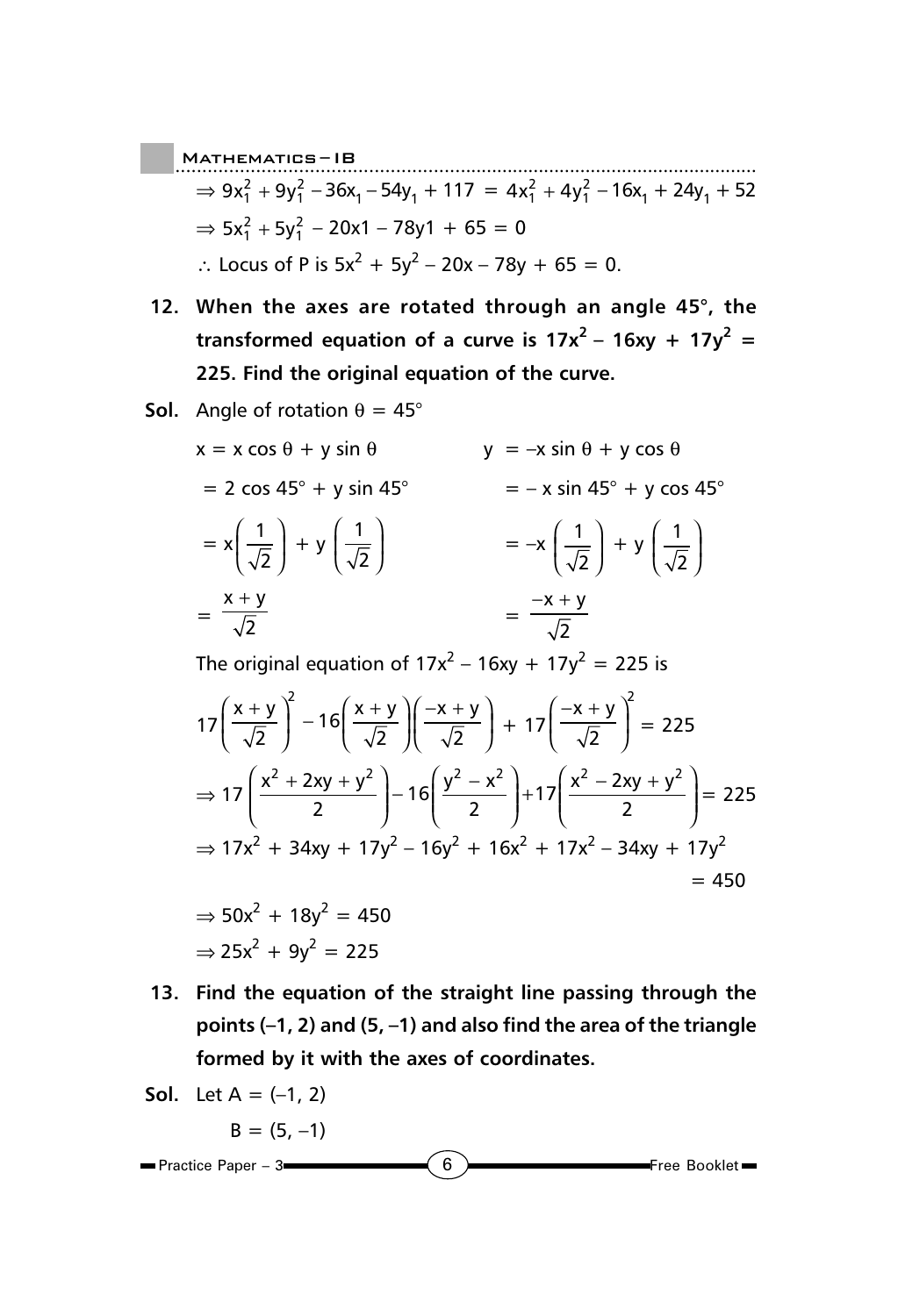Equation of the straight line passing through the points A and B is

$$
Y - Y_1 = \frac{y_2 - y_1}{x_2 - x_1} (x - x_1)
$$
  
\n
$$
\Rightarrow y - 2 = \frac{-1 - 2}{5 + 1} (x + 1)
$$
  
\n
$$
\Rightarrow 6y - 12 = -3x - 3
$$
  
\n
$$
\Rightarrow 3x + 6y - 9 = 0
$$
  
\n
$$
\Rightarrow x + 2y - 3 = 0
$$
  
\n
$$
\Rightarrow x + 2y = 3
$$
  
\n
$$
\Rightarrow \frac{x}{3} + \frac{y}{3/2} = 1
$$
  
\n
$$
x - intercept = 3, y - intercept = 3/2
$$
  
\nArea of  $\triangle OAB = \frac{1}{2} |(x - intercept) (y - intercept)$   
\n
$$
= \frac{1}{2} |(3) (\frac{3}{2})
$$
  
\n
$$
= \frac{9}{4} sq. units.
$$

#### **14. Check the continuity of the following function at 2 :**

 $\left(7\right)$  Free Booklet Practice Paper – 3 **f(x) =**   $\frac{1}{2}(x^2-4)$  if  $0 < x < 2$ **0 if x =2**  $2 - 8x^{-3}$  if  $x > 2$ **2 3** − −  $\overline{1}$ ₹  $\mathbf{I}$  $\mathsf{I}$  $\mathfrak l$  $\mathbf{I}$  $|2 - 8x^{-}|$ **Sol.** Given f(x) = 1  $\frac{1}{2}(x^2-4)$  if  $0 < x < 2$ 0 if  $x = 2$  $2 - 8x^{-3}$  if  $x > 2$ 2 3  $(x^2 - 4)$  if  $0 < x$ if x  $x^{-3}$  if x  $-4$ ) if  $0 < x <$ =  $-8x^{-3}$  if  $x >$  $\overline{1}$ ₹  $\overline{\phantom{a}}$  $\mathsf{I}$  $\mathsf{l}$  $\overline{1}$  $|2 - 8x^{-}$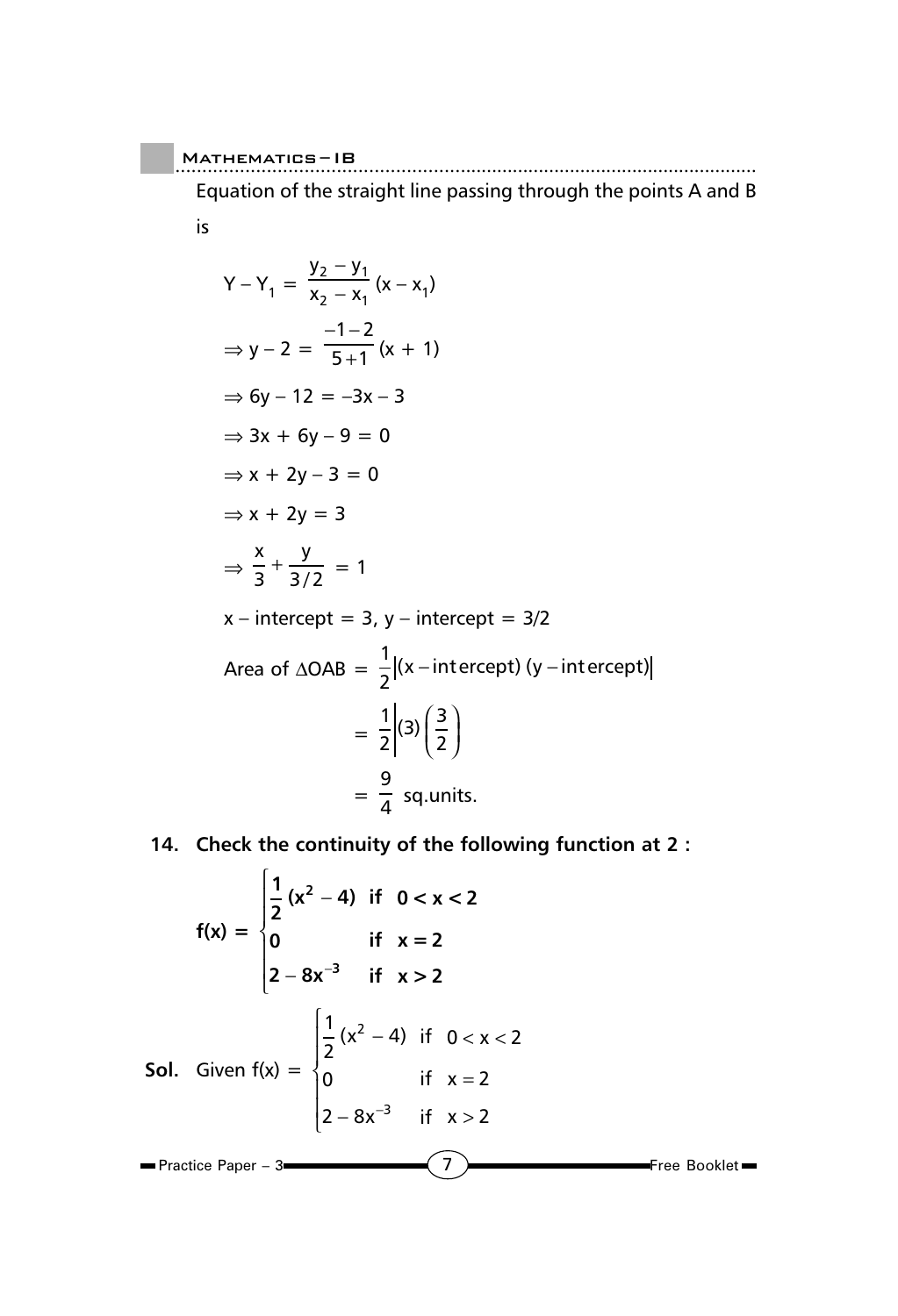$$
\lim_{x \to 2^{-}} f(x) = \lim_{x \to 2^{-}} \frac{1}{2} (x^{2} - 4)
$$
\n
$$
= \frac{1}{2} \lim_{h \to 0} [(2 - h)^{2} - 4]
$$
\n
$$
= \frac{1}{2} (4 - 4)
$$
\n
$$
= 0
$$
\n
$$
\lim_{x \to 2^{+}} f(x) = \lim_{x \to 2^{+}} \left(2 - \frac{8}{2^{3}}\right)
$$
\n
$$
= \lim_{h \to 0} \left(2 - \frac{8}{(2 + h)^{3}}\right)
$$
\n
$$
= 2 - \frac{8}{8}
$$
\n
$$
= 2 - 1
$$
\n
$$
= 1
$$
\n
$$
\therefore \lim_{x \to 2^{-}} f(x) \neq \lim_{x \to 2^{+}} f(x)
$$

∴ f is discontinuous at  $x = 2$ 

### **15. Find the derivative of the function sin 2x from the first principle.**

Mathematics ......................................................... – IB

**Sol.** Let  $f(x) = \sin 2x$ 

By first principle

$$
f^{1}(x) = \lim_{h \to 0} \frac{f(x+h) - f(x)}{h}
$$
  
= 
$$
\lim_{h \to 0} \frac{\sin 2(x+h) - \sin 2x}{h}
$$
  
= 
$$
\lim_{h \to 0} \frac{2 \cos \left( \frac{2x + 2h + 2x}{2} \right) \sin \left( \frac{2x + 2h - 2x}{2} \right)}{h}
$$
  
= 
$$
\lim_{h \to 0} 2 \cos (2x + h) \lim_{h \to 0} \frac{\sin h}{h}
$$
  
= 
$$
2 \cos (2x + 0) .1
$$
  
= 
$$
2 \cos 2x
$$
  

$$
\therefore f^{1}x = 2 \cos 2x.
$$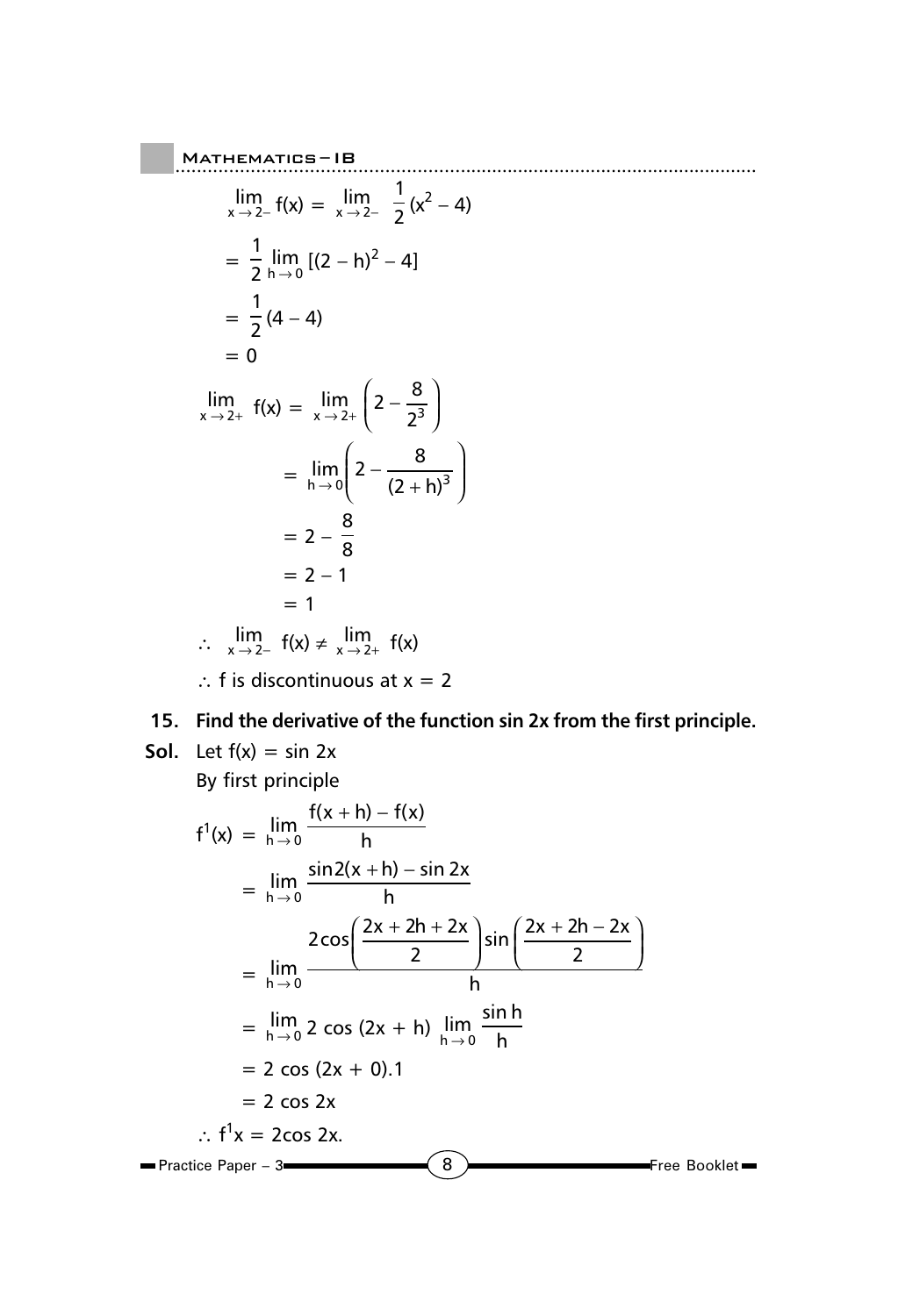dy

**16. Find the equation of tangent and normal to the curve**  $y = x^3 + 4x^2$  at (-1, 3).

**Sol.** Given curve equation is y = x3 + 4x2 ——— (1)

$$
\frac{dy}{dx} = 3x^2 + 8x
$$
  
\n
$$
m = \left(\frac{dy}{dx}\right)(-1, 3) = 3(-1)^2 + 8(-1)
$$
  
\n
$$
= 3 - 8
$$
  
\n
$$
= -5
$$

The equation of the tangent to the curve  $(1)$  at  $(-1, 3)$  is

$$
y - y_1 = m(x - x_1)
$$
  
\n
$$
y - 3 = -5(x + 1)
$$
  
\n
$$
y - 3 = -5x - 5
$$
  
\n
$$
\Rightarrow 5x + y + 2 = 0
$$

The equation of the normal to the curve  $(1)$  at  $(-1, 3)$  is

$$
y - y_1 = \frac{-1}{m}(x - x_1)
$$
  
\n
$$
\Rightarrow y - 3 = \frac{-1}{-5}(x + 1)
$$
  
\n
$$
\Rightarrow 5y - 15 = x + 1
$$
  
\n
$$
\Rightarrow x - 5y + 16 = 0
$$

- **17.** The volume of a cube is increasing at a rate of 9 (centimetres)<sub>3</sub> **per second. How fast is the surface area increasing when the length of the edge is 10 centimeters ?**
- **Sol.** Let x be the length of the edge of the cube, v be its volume and s be its surface area.

Given 
$$
\frac{dv}{dt} = 9 \text{ cm}^3/\text{sec}
$$
  
\nSince  $v = x^3$   
\n $\frac{dv}{dt} = 3x^2 \frac{dx}{dt}$   
\n= Practice Paper - 3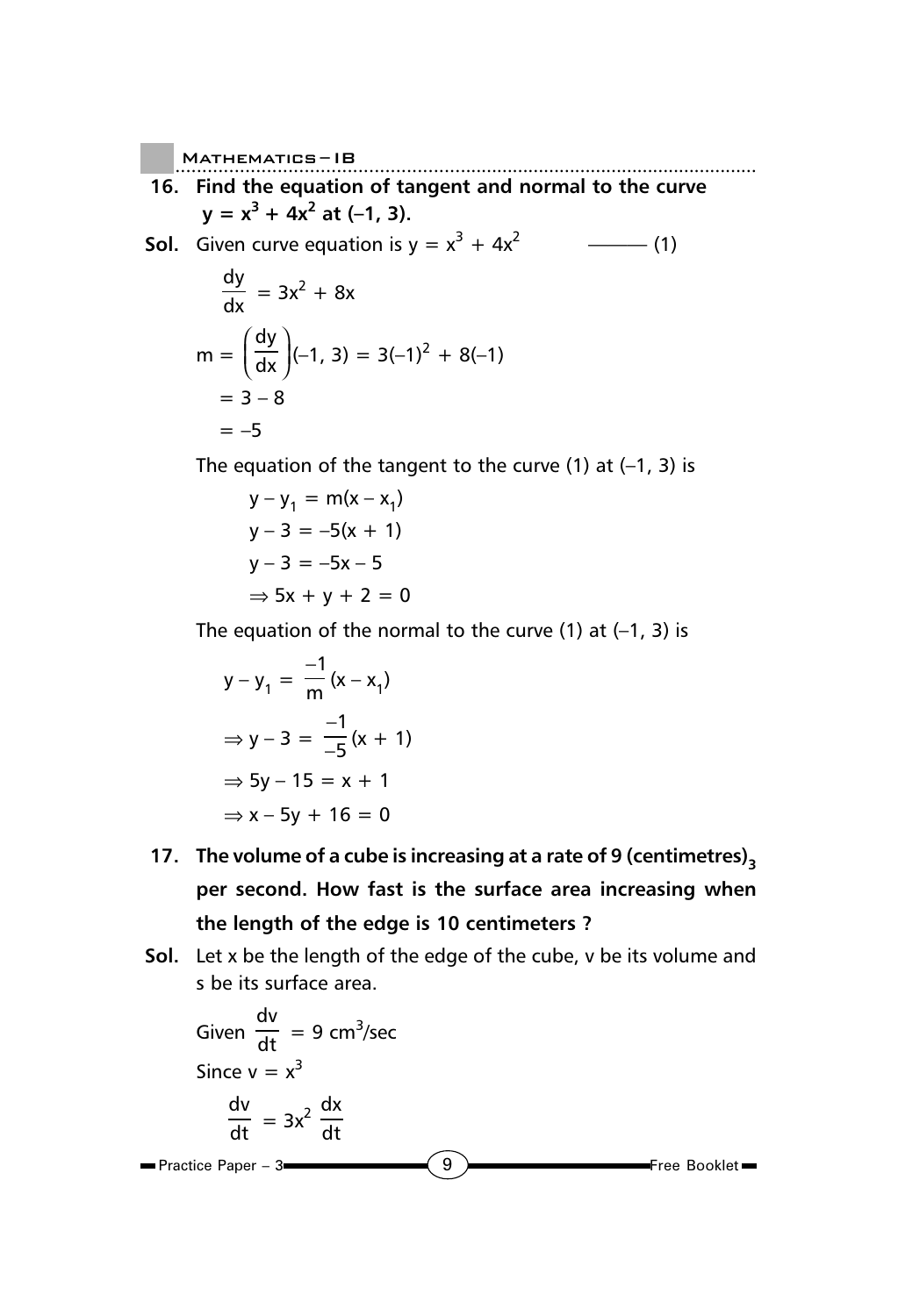$$
9 = 3x^{2} \frac{dx}{dt}
$$
  
\n
$$
\Rightarrow \frac{dx}{dt} = \frac{3}{x^{2}}
$$
  
\nSince  $s = 6x^{2}$   
\n
$$
\frac{ds}{dt} = 12x \frac{dx}{dt}
$$
  
\n
$$
= 12x \left(\frac{3}{x^{2}}\right)
$$
  
\n
$$
= \frac{36}{x}
$$

When  $x = 10$ 

$$
\frac{ds}{dt} = \frac{36}{10} = 3.6 \text{ cm}^2/\text{sec}
$$

| <b>SECTION – C</b> |  |
|--------------------|--|
|                    |  |

### **III.18. Find the circumcenter of the triangle whose vertices are (–2, 3),**

**(2, –1) and (4, 0). Sol.** Let A = (–2, 3) B = (2, –1) C = (4, 0) Let s (α, β) be the circum center of the ∆ABC Then SA = SB = SC SA = SB ⇒ SA2 = SB2 ⇒ (α + 2)<sup>2</sup> + (β – 3)2 = (α – 2)2 + (β + 1)<sup>2</sup> ⇒ α2 – 4α + 4 + β<sup>2</sup> + 6β + 9 = α2 – 4α + 4 + β<sup>2</sup> + 2β + 1 ⇒ 8α – 8β + 8 = 0 ⇒ α – β + 1 = 0 ——— (1) SB = SC ⇒ SB2 = SC2 ⇒ (α – 2)2 + (β + 1)<sup>2</sup> = (α – 4)2 + (β – 0)2Practice Paper – 3 10 Free Booklet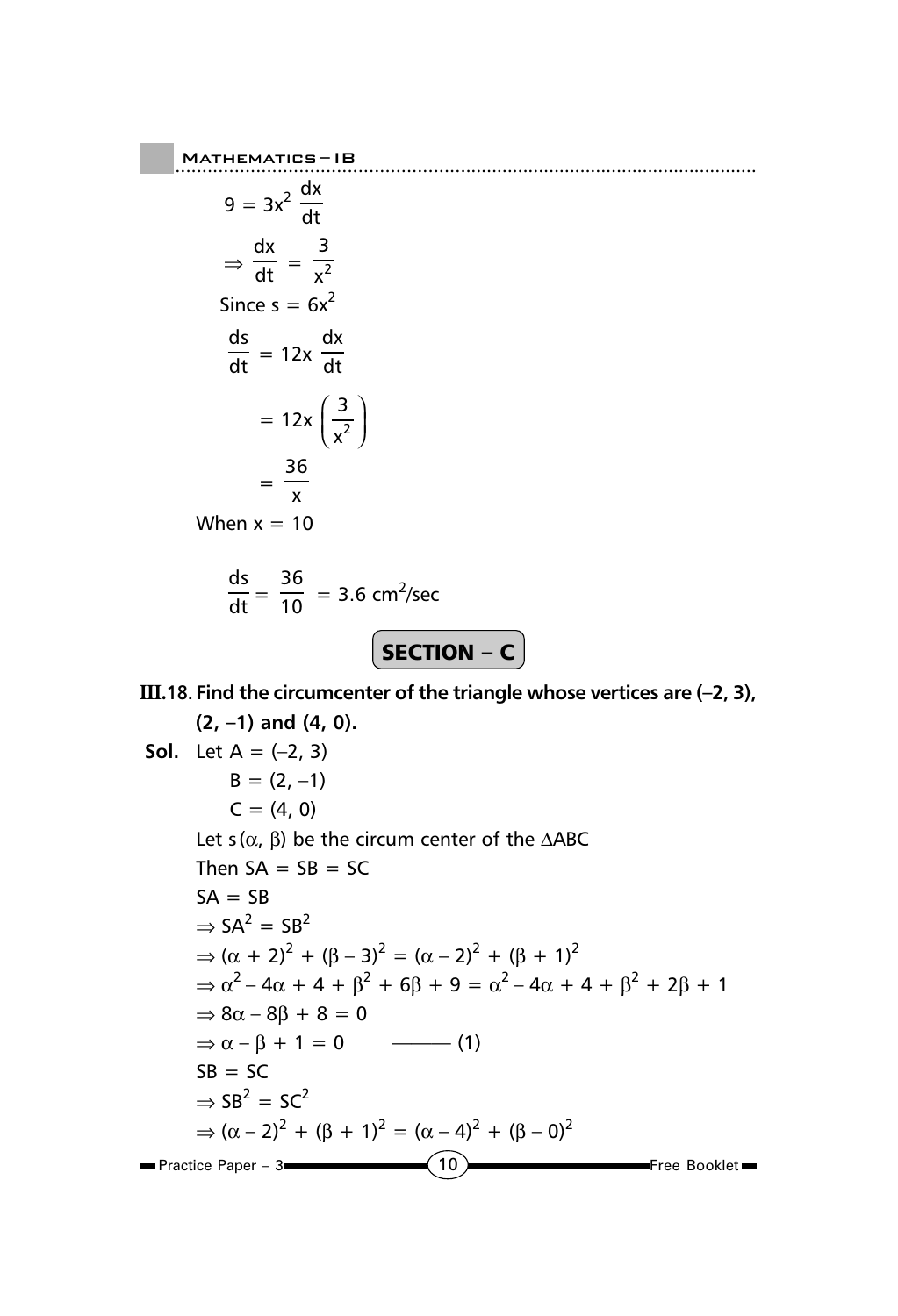..................................................... Mathematics ......................................................... – IB  $\Rightarrow \alpha^2 - 4\alpha + 4 + \beta^2 + 2\beta + 1 = \alpha^2 - 8\alpha + 16 + \beta^2$  $\Rightarrow$  4α + 2β - 11 = 0 ------ (2) Solving (1) & (2)  $\alpha$  β 1 –1 1 1 –1 2  $-11$  4 2 α β  $11 - 2$   $4 + 11$  $\frac{\alpha}{-2} = \frac{\beta}{4+11} = \frac{1}{2+4}$ α β 9 15  $=\frac{\beta}{15}=\frac{1}{6}$  $\Rightarrow \alpha = \frac{3}{2}, \beta = \frac{5}{2}$ ∴ Circumcenter, S = 3 2 5 2  $\left(\frac{3}{5}\right)$  $\left(\frac{3}{2},\frac{5}{2}\right)$ 

19. Show that the area of the triangle formed by the lines  $ax^2 + bx^2$  $2hxy + by^2 = 0$  and  $lx + my + n = 0$  is

$$
\left|\frac{n^2\sqrt{h^2-ab}}{am^2-2h/m+b l^2}\right|.
$$

 $ax^2 + 2hxy + by^2 = 0$  (see figure)

**Sol.** Let  $\leftrightarrow$   $\leftrightarrow$ OA and OB be the pair of straight lines represented by the equation

and AB be the line 
$$
lx + my + n = 0
$$
  
\nLet  $ax^2 + 2hxy + by^2$   
\n $\equiv (l_1x + m_1y) (l_2x + m_2y),$   
\nand OA and OB be the lines.  
\n $l_1x + m_1y = 0$  and  
\n $l_2x + m_2y = 0$  respectively.  
\nPractice Paper - 3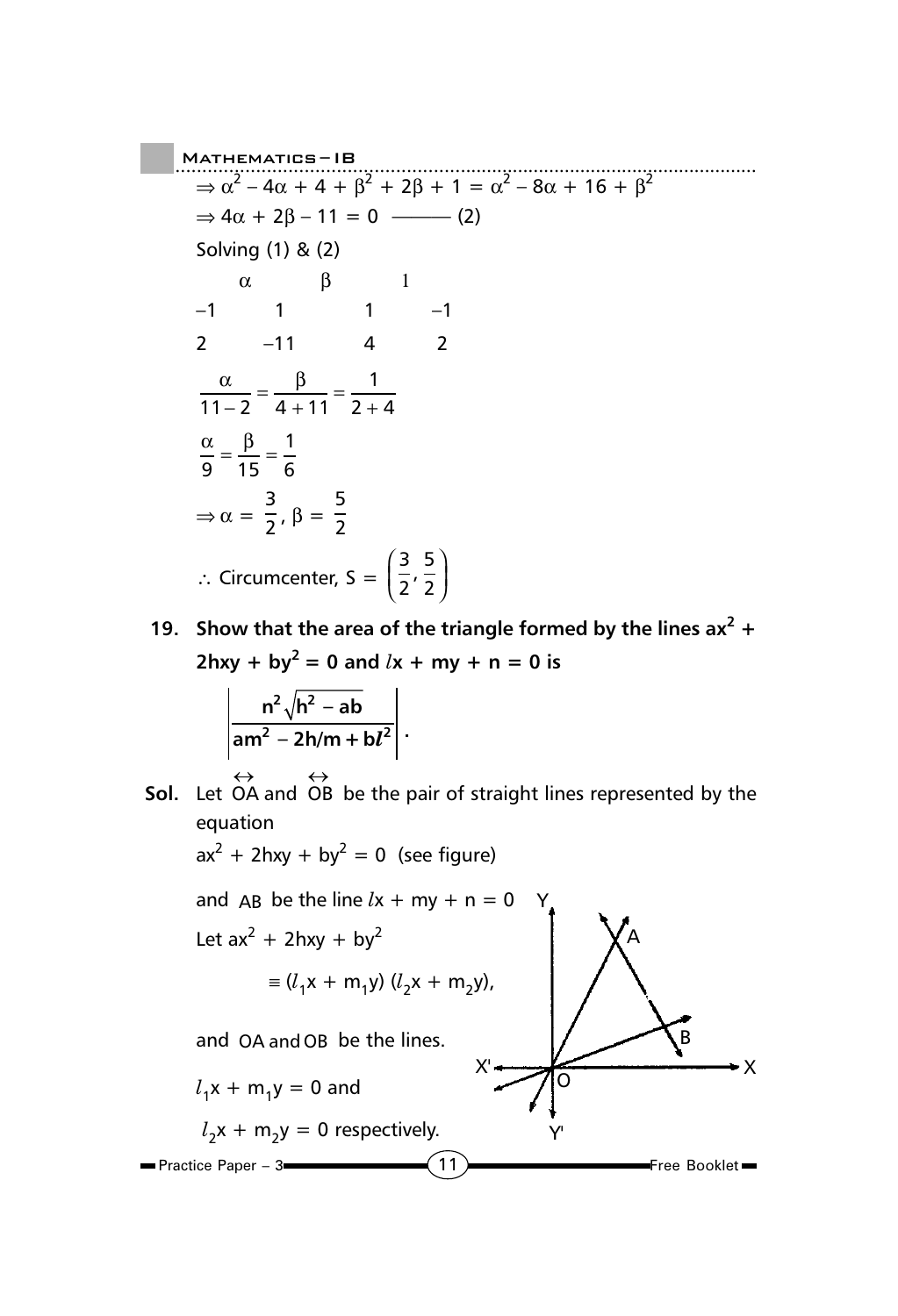.....................................................  $M$ ATHEMATICS – IB Let  $A = (x_1, y_1)$  and  $B = (x_2, y_2)$ . Then  $l_1x_1 + m_1y_1 = 0$  and  $lx_1 + my_1 + n = 0$ . So, by the rule of cross–multiplication, we obtain  $1 - 4$ 111  $\mu$ 111<sub>1</sub> 1 1 1 m *l*m 1 n y  $m_1$ n x  $\overline{l_{1}}$   $\overline{l_{2}m}$  and therefore  $x_1 = \frac{m_1 n_1}{l_1 m}$ m *l*m  $\frac{m_1 n}{l_1 m}$ ; y<sub>1</sub> =  $\frac{n l_1}{l_1 m}$   $\frac{n l_1}{l_1 m}$ m *l*m n  $l$ m  $l$ l Similarly  $x_2 = \frac{m_2 m}{l_2 m} \frac{l m_2}{l m_2}$ m *l*m  $m<sub>2</sub>$ n  $\frac{m_2 n}{l_2 m}$  ;  $y_2 = \frac{m_2}{l_2 m}$ m *l*m n  $l<sub>2</sub>$ m  $l<sub>1</sub>$ l ∴ Area of  $\triangle$  OAB =  $\frac{1}{2}$  |x<sub>1</sub>y<sub>2</sub> - x<sub>2</sub>y<sub>1</sub>|  $= \frac{1}{2} \frac{n^2 (l_1 m_2 - l_2 m_1)}{(l_1 m - l m_1) (l_2 m - l m_2)}$ 2 1  $_{1}$ 11  $\mu$ 111<sub>1</sub>  $\mu$ <sub>2</sub>111  $\mu$ 111<sub>2</sub>  $^{2}(l_{1}m_{2} \quad l_{2}m_{1})$  $lm \, lm \, (l<sub>2</sub>m \, l)$  $lm,$   $l$  $= \frac{1}{2} \frac{1}{\left[ l_1 l_2 m^2 \right]^{1/2} \left[ m (l_1 m_2 - l_2 m_1) \right]^{1/2} \left[ m_1 m_2 l^2 \right]}$  $n^2 \sqrt{(l_1 m_2} l_2 m_1)^2}$  4 $l_1 l_2 m_1 m$ 2 1  $l_1 l_2$ m $^2$   $lm(l_1 m_2$   $l_2 m_1)$   $m_1 m_2 l^2$  $^{2}$  $\sqrt{(l_{1}m_{2} \quad l_{2}m_{1})^{2}}$   $4l_{1}l_{2}m_{1}m_{2}$  $l_l l_2 m^2$   $lm(l_1 m_2$   $l_2 m_1)$   $m_1 m_2 l$  $l_{\rm i}$ m<sub>2</sub>  $l_{\rm i}$ m<sub>1</sub>)<sup>2</sup> 4 $l_{\rm i}$ l  $= \frac{1}{2} \frac{n^2 \sqrt{4h^2 - 4ab}}{\left| am^2 - 2h/m \right| \left| b^2 \right|}$ 2 1  $2 \frac{\hbar m}{\hbar^2}$  $2 \ln 2$  $lm$  bl  $(Since l_1 l_2 = a, m_1 m_2 = b and l_1 m_2 + l_2 m_1 = 2h)$  $= \frac{n^2 \sqrt{h^2} \quad \text{ab}}{\left| \text{am}^2 \quad \text{2h/m} \quad \text{b} l^2 \right|}$ 2  $\sqrt{h^2}$ 

**20. Show that the lines joining the origin to the points of intersection of the curve**  $x^2 - xy + y^2 + 3x + 3y - 2 = 0$  **and** the line  $x - y - \sqrt{2} = 0$  are mutually perpendicular.

 $^{2}$  2hlm  $h^{12}$ 

 $\frac{d^{2}}{lm}$   $\frac{b l^{2}}{l}$ .

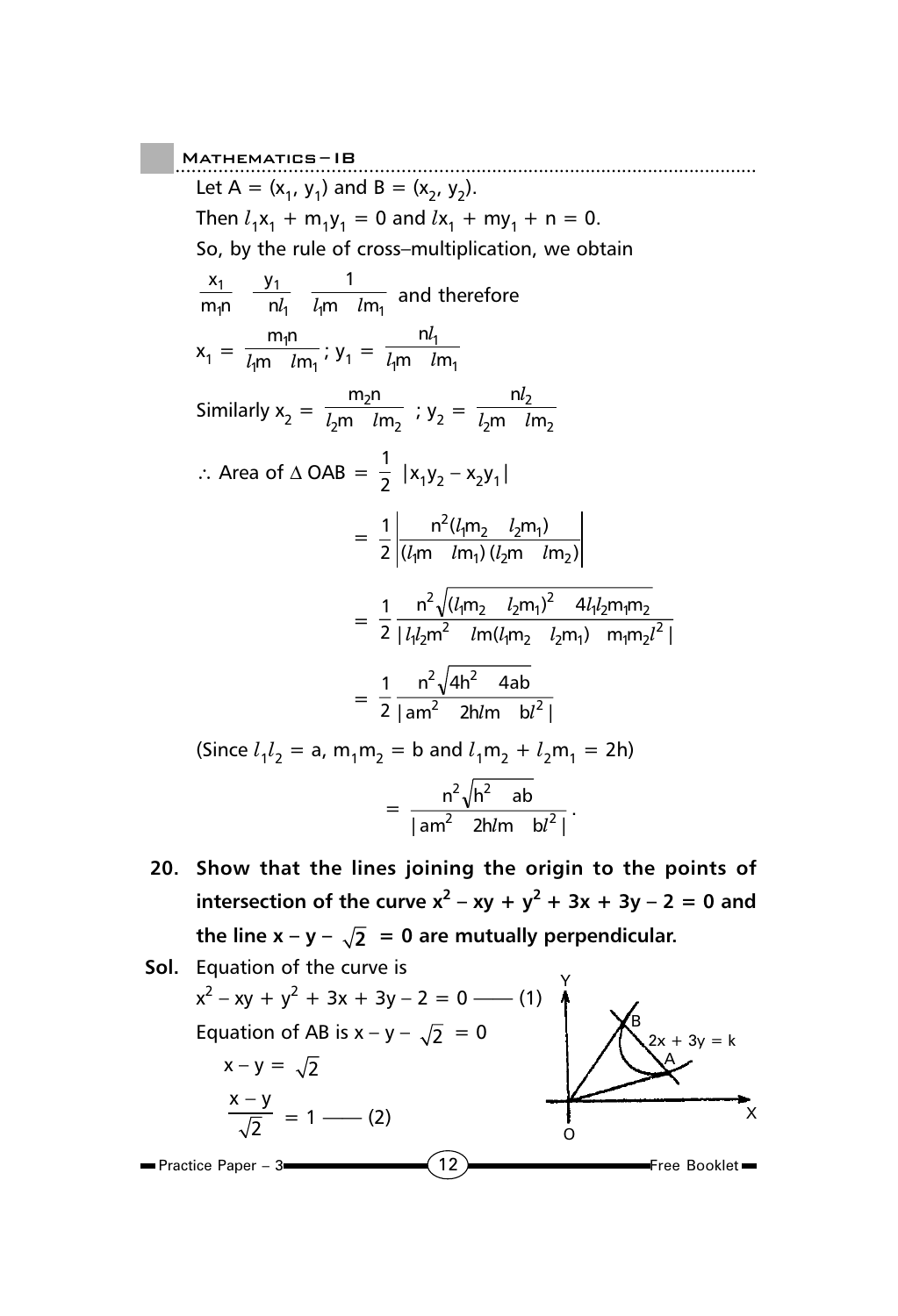Homogenising, (1) with the help of (2) combined equation of OA, OB is

$$
x^{2}-xy + y^{2} + 3x \cdot 1 + 3y \cdot 1 - 2 \cdot 1^{2} = 0
$$
  
\n
$$
x^{2}-xy + y^{2} + 3(x + y) \frac{x-y}{\sqrt{2}} - 2 \frac{(x - y)^{2}}{2} = 0
$$
  
\n
$$
x^{2}-xy + y^{2} + \frac{3}{\sqrt{2}} (x^{2} - y^{2}) - (x^{2} - 2xy + y^{2}) = 0
$$
  
\n
$$
x^{2}-xy + y^{2} + \frac{3}{\sqrt{2}} x^{2} - \frac{3}{\sqrt{2}} y^{2} - x^{2} + 2xy - y^{2} = 0
$$
  
\n
$$
\frac{3}{\sqrt{2}} x^{2} + xy - \frac{3}{\sqrt{2}} y^{2} = 0
$$
  
\n
$$
a + b = \frac{3}{\sqrt{2}} - \frac{3}{\sqrt{2}} = 0
$$

∴ OA, OB are perpendicular.

### **21. Find the direction cosines of two lines which are connected** by the relations  $l + m + n = 0$  and  $mn - 2nl - 2lm = 0$ .

 $\sim$  13  $\sim$  Free Booklet Practice Paper – 3 **Sol.** Given  $l + m + n = 0$  ––––––––(1)  $mn - 2nl - 2lm = 0$  ——— (2) From (1),  $l = -(m + n)$ Substituting in (2),  $mn + 2n(m + n) + 2m(m + n) = 0$  $mn + 2mn + 2n^2 + 2m^2 + 2mn = 0$  $2m^2 + 5mn + 2n^2 = 0$  $(2m + n)(m + 2n) = 0$  $2m = -n$  or  $m = -2n$ **Case (i) :**  $2m_1 = -n_1$ From  $l_1 = -m_1 - n_1$  $=-m_1 + 2m_1 = m_1$  $\frac{l_1}{1} = \frac{m_1}{1} = \frac{x_1}{-2}$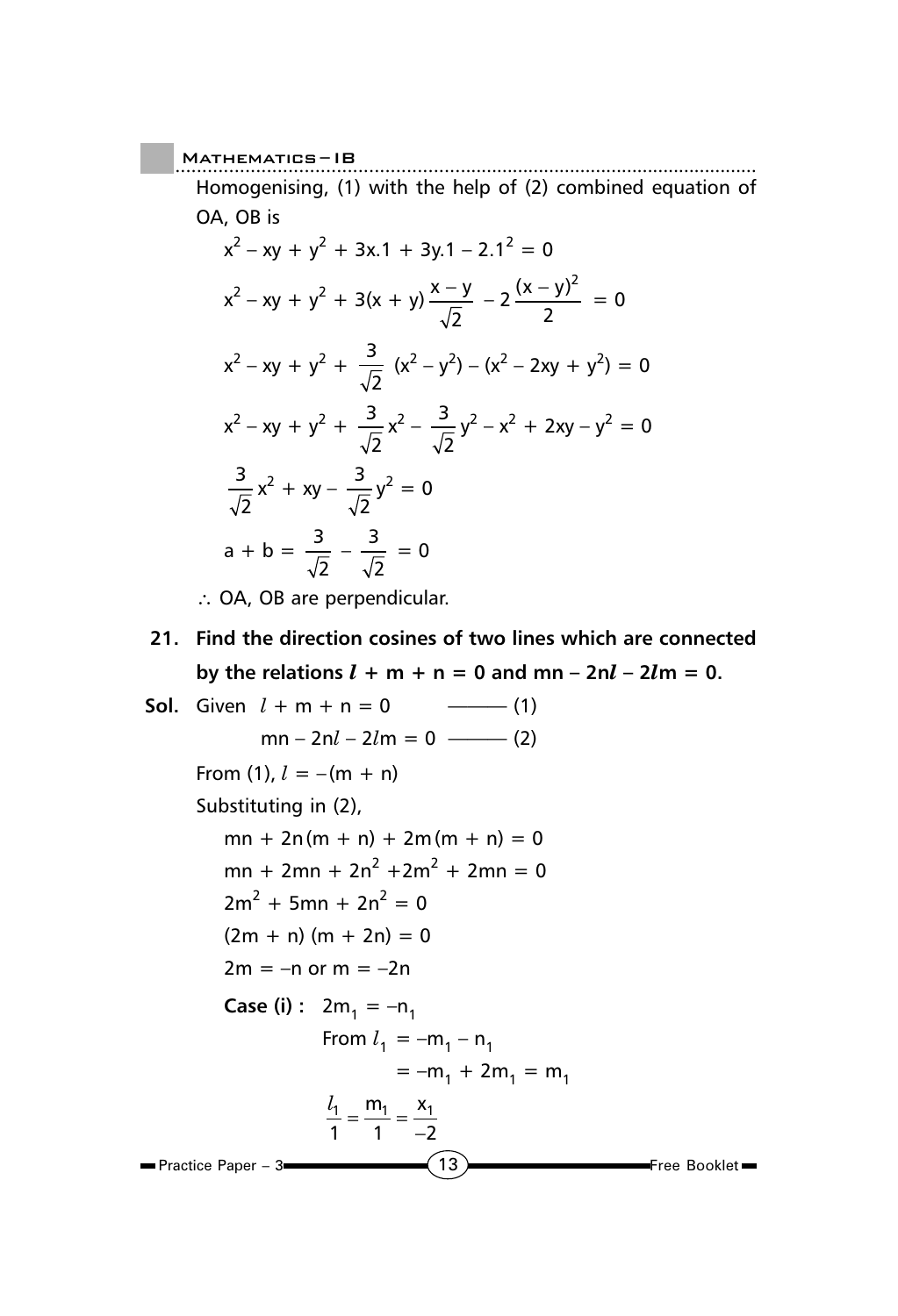..................................................... Mathematics ......................................................... – IB D.Rs of the first line are 1, 1,  $-2$ D.Cs of this line are  $\frac{1}{\sqrt{2}}$ 6 1 6  $,\frac{1}{\sqrt{6}},-\frac{2}{\sqrt{6}}$ **Case (ii)** :  $m_2 = -2n_2$ From (1)  $l_2 = -m_2 - n_2 = +2n_2 - n_2 = n_2$  $\frac{l_2}{1} = \frac{m_2}{-2} = \frac{n_2}{1}$ d.cs of the second line are 1, –2, 1 d.cs of this line are  $\frac{1}{\sqrt{2}}$ 6 2 6  $\frac{-2}{\sqrt{6}}$ ,  $\frac{1}{\sqrt{6}}$ **22.** If  $y = \tan^{-1} \left[ \frac{\sqrt{1 + x^2} + \sqrt{1 - x}}{\sqrt{1 - x^2}} \right]$  $1 + x^2 - \sqrt{1 - x}$  $2 + 4 - x^2$  $2 - 11 - x^2$ I  $\mathsf{L}% _{0}\left( \mathsf{L}_{1}\right)$ I I  $\overline{\phantom{a}}$ J  $\overline{\phantom{a}}$  $\left|0 < |x| < 1$ , then find  $\frac{dy}{dx}$ . **Sol.** Put  $x^2 = \cos 2\theta$  $y = \tan^{-1} \left( \frac{\sqrt{1 + \cos 2\theta} + \sqrt{1 - \cos 2\theta}}{\sqrt{1 - \cos 2\theta}} \right)$  $1 + \cos 2\theta - \sqrt{1 - \cos 2\theta}$  $+$  cos 2 $\theta$  +  $\sqrt{1}$   $-$ + cos 2θ − √1 − ſ l  $\overline{\phantom{a}}$  $\lambda$  $\overline{\phantom{a}}$  cos 2 $\theta$  +  $\sqrt{1}$  – cos cos 2 $\theta - \sqrt{1 - \cos \theta}$  $θ + √1 - cos 2θ$ θ –  $\sqrt{1}$ – cos 2θ  $=$  tan<sup>-1</sup>  $\sqrt{2 \cos^2 \theta + \sqrt{2}}$ 2 cos<sup>2</sup>  $\theta - \sqrt{2}$  $2a + b \sin^2$  $2 \rho$   $\sigma$   $sin^2$  $\cos^2 \theta + \sqrt{2} \sin$  $\cos^2\,\theta-\sqrt{2}\,\sin$  $\theta$  +  $\sqrt{2}$  sin<sup>2</sup>  $\theta$  $\theta - \sqrt{2}$  sin<sup>2</sup>  $\theta$ + − ſ l I I  $\left( \right)$  $\big)$ J J  $=$  tan<sup>-1</sup>  $\left( \frac{\cos \theta + \sin \theta}{\sin \theta} \right)$ cos  $\theta$  – sin  $\theta$  + sin  $\theta$ θ – sin θ + − ſ l  $\left(\frac{\cos \theta + \sin \theta}{\cos \theta + \sin \theta}\right)$  $\bigg)$  $= \tan^{-1} \left( \frac{1}{1} \right)$ + − ſ l  $\left(\frac{1+\tan\theta}{1-\tan\theta}\right)$  $\overline{\phantom{a}}$  $\frac{\tan\theta}{\tan\theta}$ θ θ  $=$  tan<sup>-1</sup>  $\left(\tan{\frac{\pi}{4}} + \theta\right)$  $\int \tan \frac{\pi}{4} +$  $\left(\tan\frac{\pi}{4}+\theta\right)$  $=\frac{\pi}{4} + \theta$  $=\frac{\pi}{4} + \frac{1}{2}$  $\frac{1}{2}$  cos<sup>-1</sup> (x<sup>2</sup>) dy dx 2  $\sqrt{1-x}$  $x = \frac{-x}{\sqrt{2}}$ x  $=\frac{1}{2}$   $\frac{(-1)^{n-1}}{n-1}$ −  $\times$  2x =  $\frac{-}{\sqrt{-}}$ − 1 2 1 1 2 4  $\sqrt{1-x^4}$  $(-1)$ 

Practice Paper – 3

14 **Free Booklet**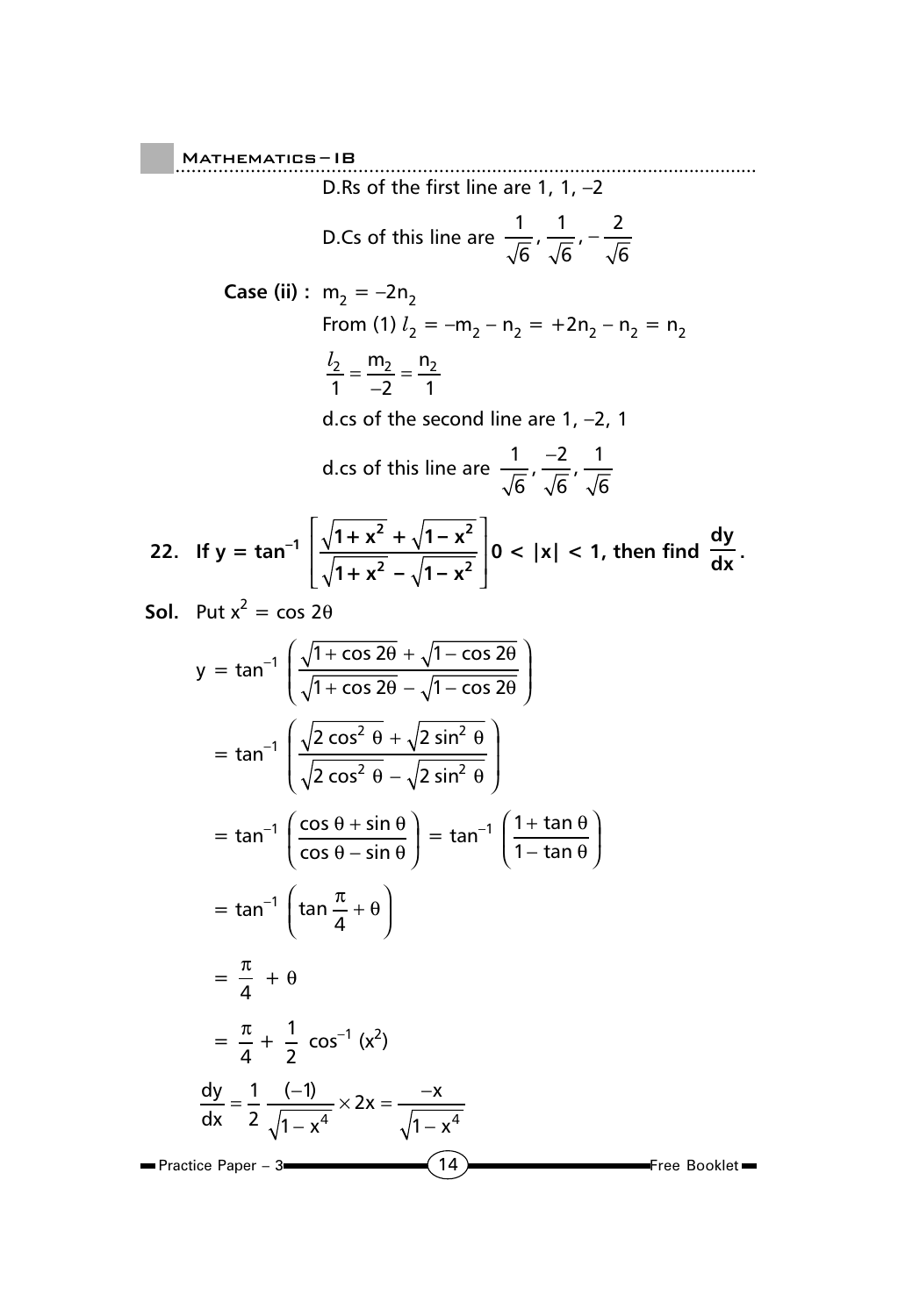- **23. Find the lengths of subtangent, subnormal at a point t on** the curve  $y = a$  (sin  $t - t \cos t$ ),  $x = a(\cos t + t \sin t)$ .
- **Sol.** Equations of the curve are  $x = a$  (cos  $t + t \sin t$ )

$$
x = a(\cos t + t \sin t)
$$
\n
$$
\frac{dx}{dt} = a(-\sin t + t \cos t) = at \cos t
$$
\n
$$
y = a(\sin t - t \cos t)
$$
\n
$$
\frac{dy}{dt} = a(\cos t - \cos t + t \sin t)
$$
\n
$$
= at \sin t
$$
\n
$$
\frac{dy}{dt} = \frac{\left(\frac{dy}{dt}\right)}{\left(\frac{dx}{dt}\right)} = \frac{at \sin t}{at \cos t} = \tan t
$$

Length of the sub-tangent =  $\frac{y}{\sqrt{y}}$ f x a(sin t – t cos t t 1  $'(x_1)$  $=\frac{a(\sin t - t \cos t)}{\tan t}$  $= |a \cot t \sin t - t \cos t|$ Length of the sub-normal =  $|y_1$ .  $f'(x_1)|$  $= |a(\sin t - t \cos t) \tan t|$  $= |a \tan t$  (sin  $t - t \cos t|$ 

**24. From a rectangular sheet of dimensions 30 cm × 80 cm four equal squares of side x cms are removed at the corners and the sides are taken turned up so as to form an open rectangular box. Find the value of x, so that the volume of the box is the greatest.**

**Sol.** Length of the box = 
$$
80 - 2x = l
$$

\nBreadth of the box =  $30 - 2x = b$ 

\nHeight of the box =  $x = h$ 

\nVolume =  $lbh$ 

\n=  $(80 - 2x)(30 - 2x)$ .  $x$ 

\n=  $x(2400 - 220x + 4x^2)$ 

\nPractice Paper - 3

\n**Exercise**

\n